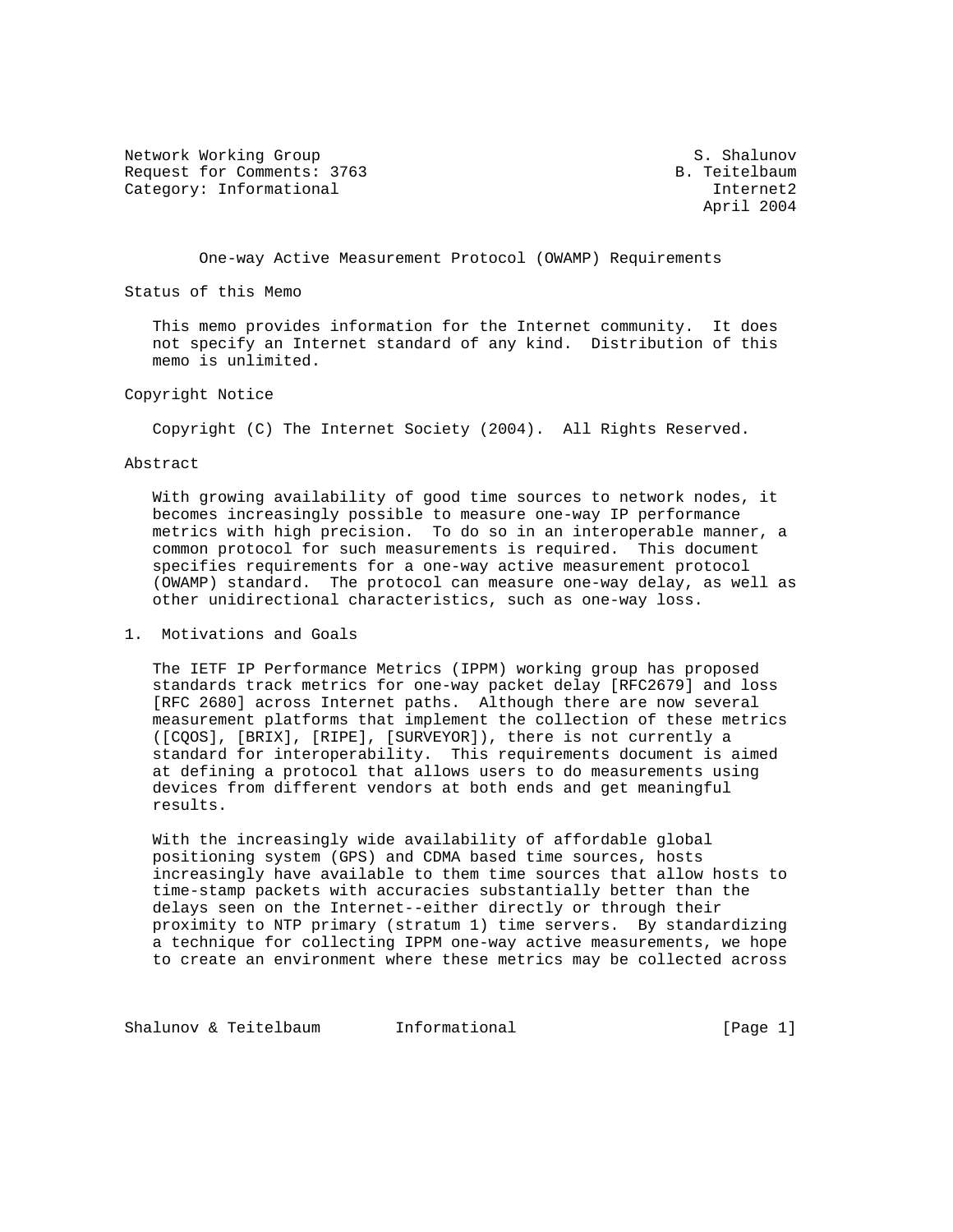a far broader mesh of Internet paths than is currently possible. One particularly compelling vision is of widespread deployment of open one-way active measurement beacons that would make measurements of one-way delay as commonplace as measurements of round-trip time are today using ICMP-based tools like ping. Even without very accurate timestamps one can measure characteristics such as loss with quality acceptable for many practical purposes, e.g., network operations.

 To support interoperability between alternative OWAMP implementations and make possible a world where "one-way ping" could become commonplace, a standard is required that specifies how test streams are initiated, how test packets are exchanged, and how test results are retrieved. Detailed functional requirements are given in the subsequent section.

2. Functional Requirements

 The protocol(s) should provide the ability to measure, record, and distribute the results of measurements of one-way singleton network characteristics such as characteristics defined in [RFC2679] and [RFC2680]. Result reporting, sampling, and time stamps are to be within the framework of [RFC2330].

 It should be possible to measure arbitrary one-way singleton characteristics (e.g., loss, median delay, mean delay, jitter, 90th percentile of delay, etc.); this is achieved by keeping all the raw data for post-processing by the final data consumer, as specified in section 2.1. Since RFC2679 and RFC2680 standardize metrics based on Poisson sampling processes, Poisson streams must be supported by the protocol(s).

 Non-singleton characteristics (such as those related to trains of packets, back-to-back tuples, and so forth) and application traffic simulation need not be addressed. However, they may be addressed if considered practical and not in contradiction to other design goals.

# 2.1. Keeping All Data for Post-processing

 To facilitate the broadest possible use of obtained measurement results, the protocol(s) should not necessitate any required post processing. (This does not apply to implementation details such as converting timestamps from ticks since midnight into a canonical form or applying calibration constants; such details should naturally be hidden.) All data obtained during a measurement session should be available after the session is finished if desired by the data consumer so that various characteristics can be computed from the raw data using arbitrary algorithms.

Shalunov & Teitelbaum Informational (Page 2)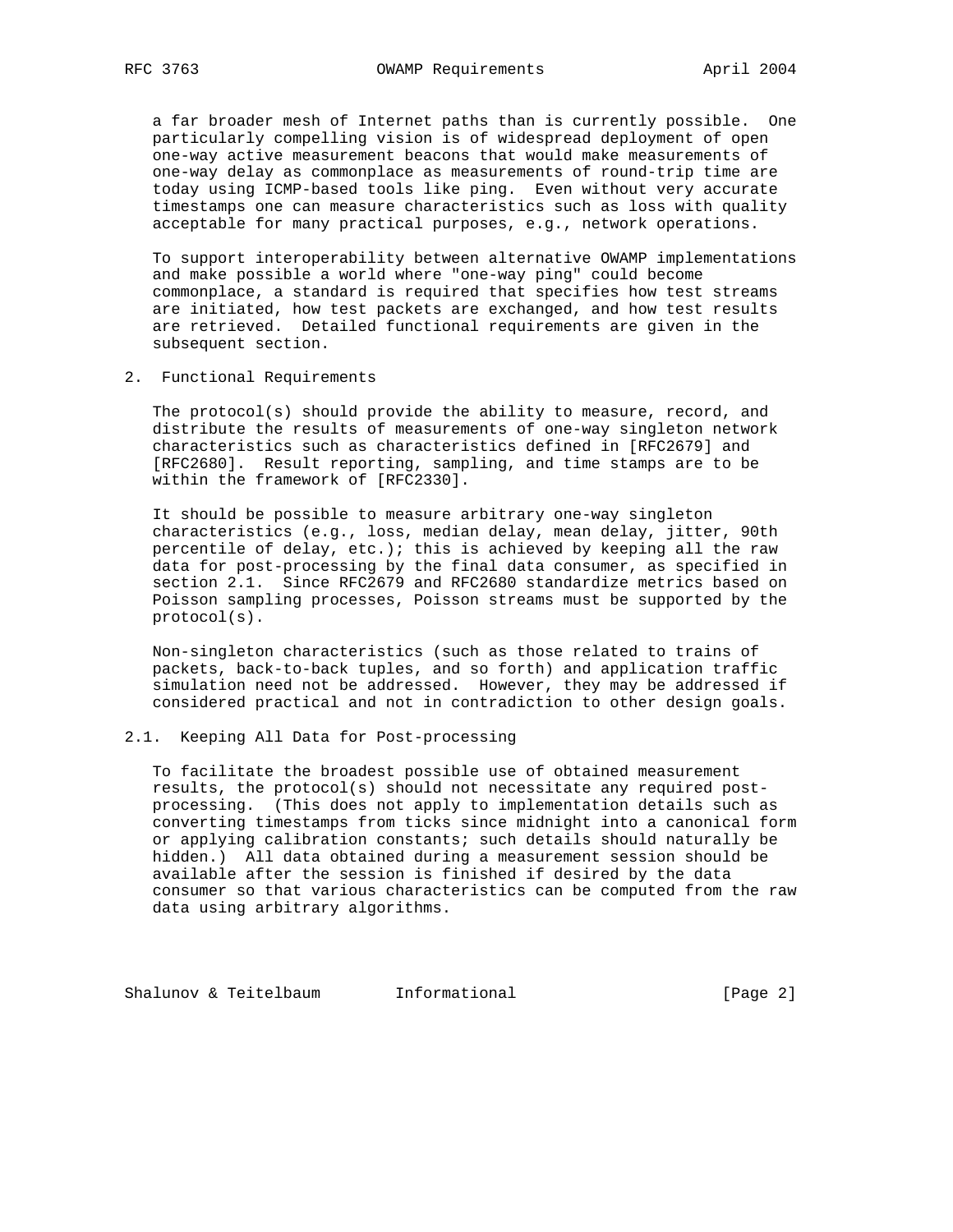# 2.2. Result Distribution

 A means to distribute measurement results (between hosts participating in a measurement session and beyond) should be provided. Since there can exist a wide variety of scenarios as to where the final data destination should be, these should be invoked separately from measurement requests (e.g., receiver should not have to automatically send measurement results to the sender, since it may be the receiver or a third host that are the ultimate data destination).

 At the same time, ability to transfer results directly to their destination (without need for potentially large intermediate transfers) should be provided.

## 2.3. Protocol Separation

 Since measurement session setup and the actual measurement session (i) are different tasks; (ii) require different levels of functionality, flexibility, and implementation effort; (iii) may need to run over different transport protocols, there should exist two protocols: one for conducting the actual measurement session and another for session setup/teardown/confirmation/retrieval. These protocols are further referred to as OWAMP-Test and OWAMP-Control, respectively.

 It should be possible to use devices that only support OWAMP-Test but not OWAMP-Control to conduct measurement sessions (such devices will necessarily need to support one form of session setup protocol or the other, but it doesn't have to be known to external parties).

 OWAMP-Control would thus become a common protocol for different administrative domains, which may or may not use it for session setup internally.

# 2.4. Test Protocol

 The test protocol needs to be implemented on all measurement nodes and should therefore have the following characteristics:

- + Be lightweight and easy to implement.
- + Be suitable for implementation on a wide range of measurement nodes.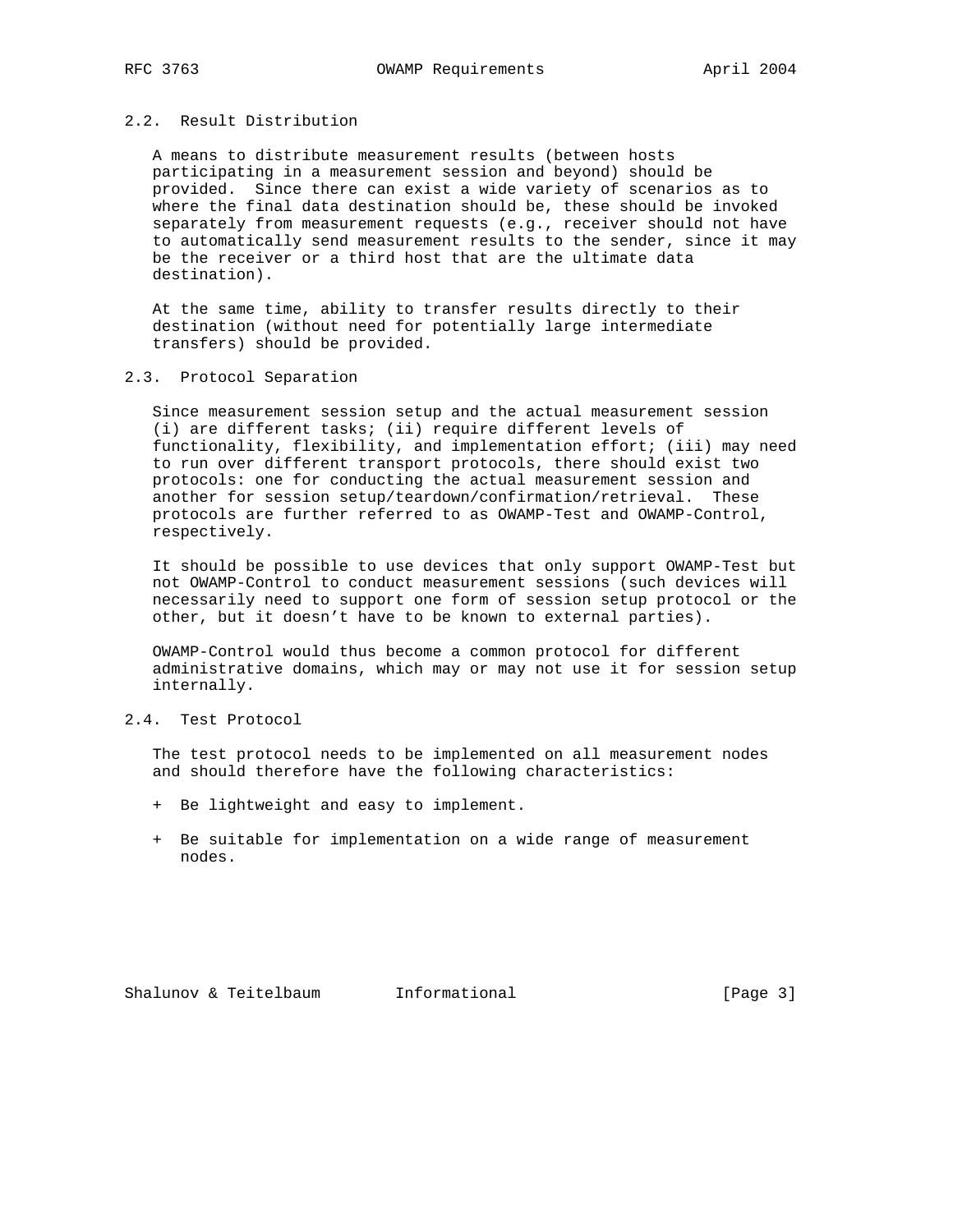- + Allow UDP as the transport protocol, since the protocol needs to be able to measure individual packet delivery times and has to run on various machines (see the section "Support for Measurements with Different Packet Types" below for further discussion).
- + Support varying packet sizes and network services (e.g., DSCP marking).
- + Be as simple as possible, but no simpler than necessary to implement requirements set forth in this document; the OWAMP-Test packet format should include only universally meaningful fields, and minimum number of them.
- + If practical, it should be possible to generate OWAMP-Test packets small enough, so that when encapsulated, each fits inside a single ATM cell.
- + Data needed to calculate experimental errors on the final result should be included in every OWAMP-Test packet.

### 2.5. Control Protocol

Control protocol needs to provide the capability to:

- + authenticate peers to each other using a common authentication method that doesn't require building any new authentication infrastructure, such as user ID and a shared secret;
- + schedule zero or more OWAMP-Test sessions (which do not have to be between the peers of OWAMP-Control conversation);
- + start OWAMP-Test sessions simultaneously or at a pre-scheduled per-session times;
- + retrieve OWAMP-Test session results (of OWAMP-Test sessions scheduled in the current and other OWAMP-Control sessions);
- + confirm graceful completion of sessions and allow either side to abort a session prematurely.

 The OWAMP-Control design should not preclude the ability to record extended periods of losses. It should always provide peers with the ability to distinguish between network and peer failures.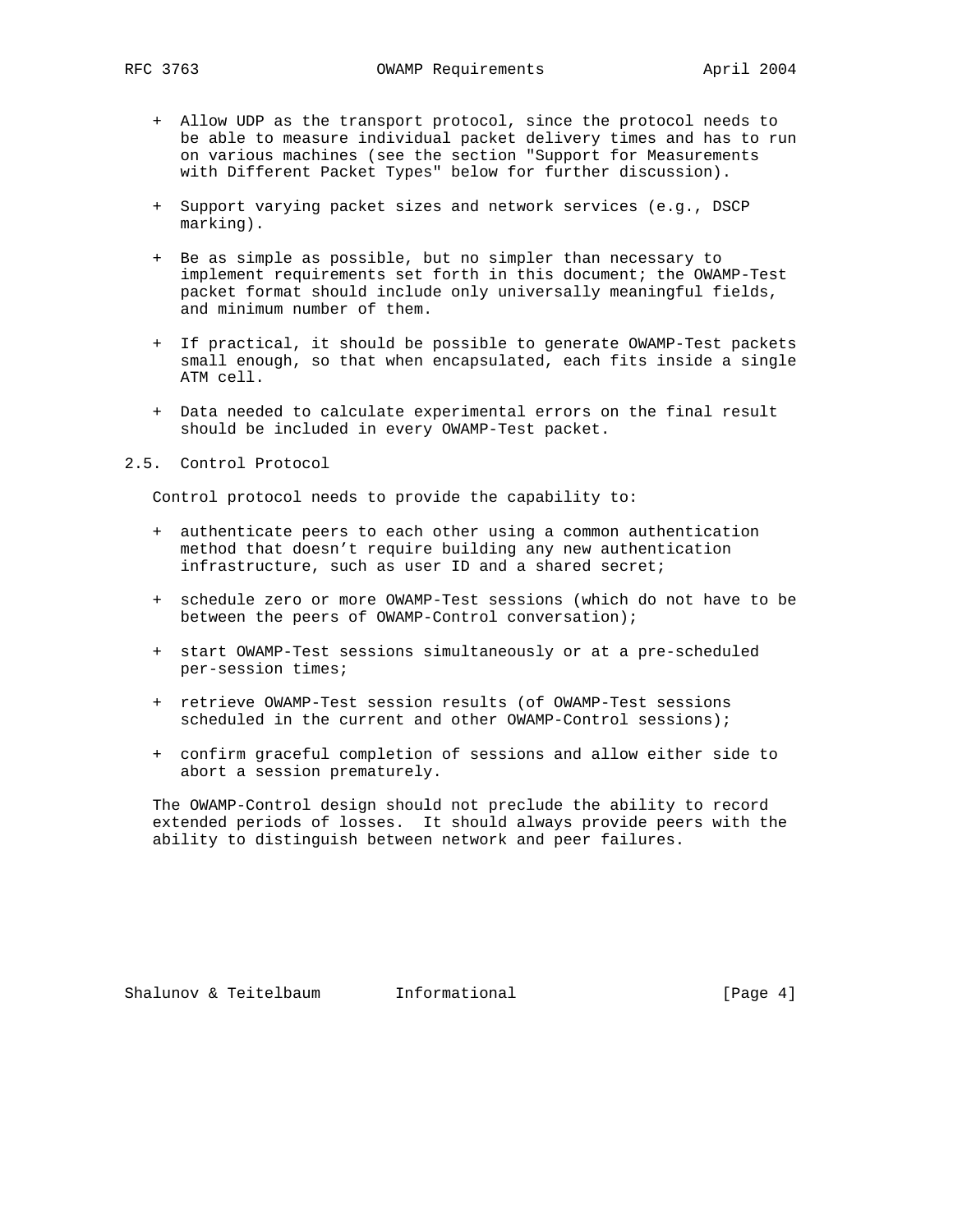2.6. Support for Measurements with Different Packet Types

 Since the notion of a packet of type P from [RFC2330], section 13 doesn't always imply precise definition of packet type, some decisions narrowing the scope of possible packet types need to be made at measurement protocol design stage. Further, measurement with packets of certain types, while feasible in more closed settings than those implied by OWAMP, become very hard to perform in an open inter-domain fashion (e.g., measurements with particular packets with broken IP checksum or particular loose source routing options).

 In addition, very general packet type specification could result in several problems:

- + Many OWAMP-Test speakers will be general purpose computers with a multitasking operating system that includes a socket interface. These will inevitably have higher losses when listening to raw network traffic. Raw sockets will induce higher loss rate than one would have with UDP measurements.
- + It's not at all clear (short of standardizing tcpdump syntax) how to describe formally the filter that a receiver should use to listen for test traffic.
- + Suppose an identity of an authenticated user becomes compromised. Now the attacker could use that to run TCP sessions to the rlogin port of machines around servers that trust this user to perform measurements (or, less drastically, to send spam from that network). The ability to perform measurements is transformed into an ability to generate arbitrary traffic on behalf of all the senders an OWAMP-Control server controls.
- + Carefully crafted packets could cause disruption to some link layer protocols. Implementors can't know what to disallow (scrambling is different for different link-layer technologies).

 It appears that allowing one to ask a measurement server to generate arbitrary packets becomes an unmanageable security hole and a formidable specification and implementation hurdle.

 For these reasons, we only require OWAMP to support a small subspace of the whole packet type space. Namely, it should be possible to conduct measurements with a given Differentiated Services Codepoint (DSCP) [RFC2474] or a given Per Hop Behavior Identification Code (PHB ID) [RFC3140].

Shalunov & Teitelbaum Informational (Page 5)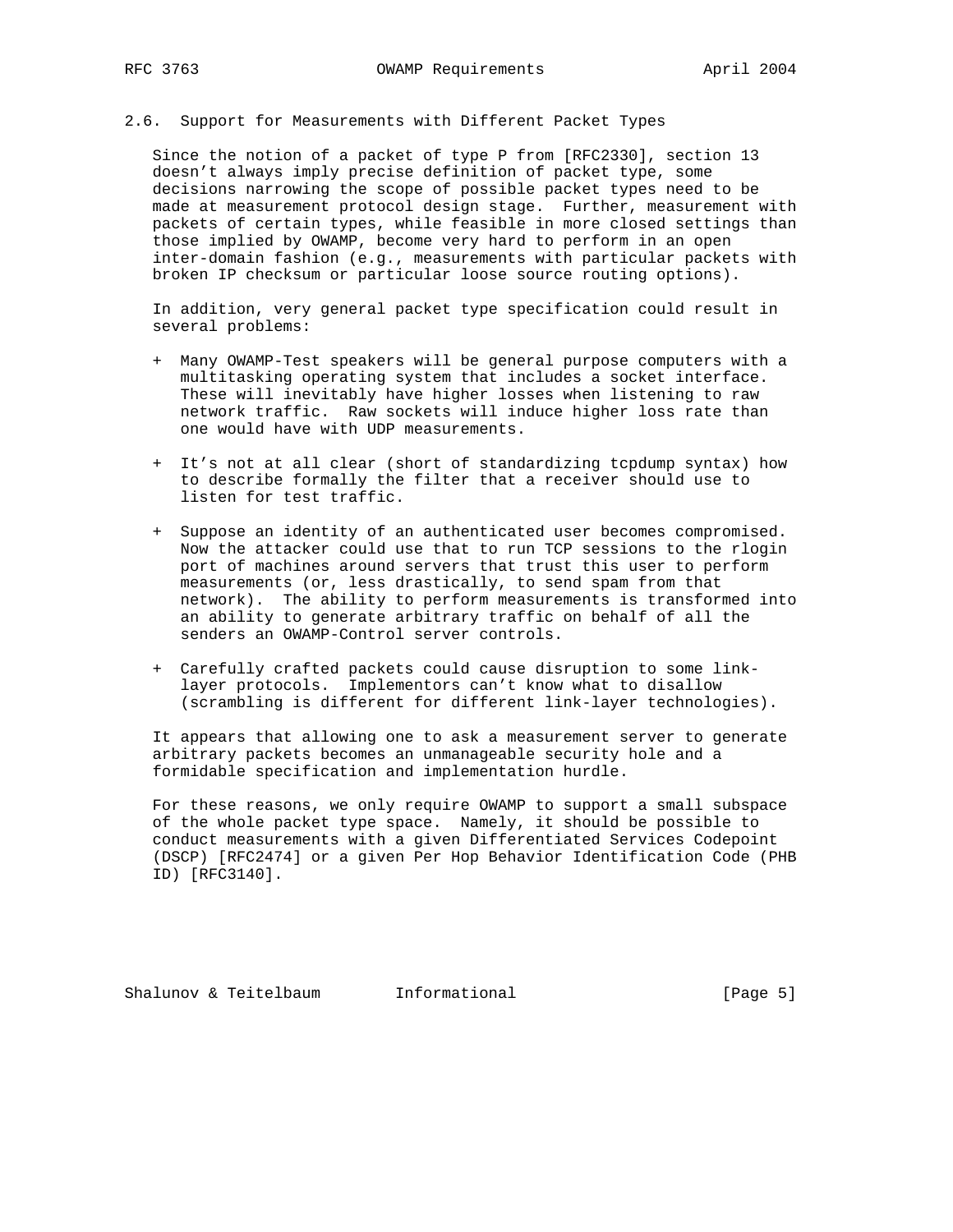# 3. Scalability

 While some measurement architecture designs have inherent scalability problems (e.g., a full mesh of always-on measurements among N measurement nodes requires O(N^2) total resources, such as storage space and link capacity), OWAMP itself should not exaggerate the problem or make it impossible (where it is in principle possible) to design other architectures that are free of scalability deficiencies.

 It is the protocol user's responsibility to decide how to use the protocol and which measurements to conduct.

- 4. Security Considerations
- 4.1. Authentication

 It should be possible to authenticate peers to each other using a user ID and a shared secret. It should be infeasible for any external party without knowledge of the shared secret to obtain any information about it by observing, initiating, or modifying protocol transactions.

 It should also be infeasible for such party to use any information obtained by observing, modifying or initiating protocol transactions to impersonate (other) valid users.

# 4.2. Authorization

 Authorization shall normally be performed on the basis of the authenticated identity (such as username) and the specification shall require all implementations to support such a mode of authorization. Different identities (or classes of identities) can have different testing privileges. The use of authorization for arriving at specific policy decisions (such as whether to allow a specific test with a specific source and destination and with a given test send schedule -- which would determine the average network capacity utilization -- at a given time) is up to the users.

4.3. Being Hard to Interfere with by Applying Special Treatment to Measurement Packets

 The design of the protocol should make it possible to run sessions that would make it very difficult for any intermediate party to make results appear better than they would be if no interference was attempted.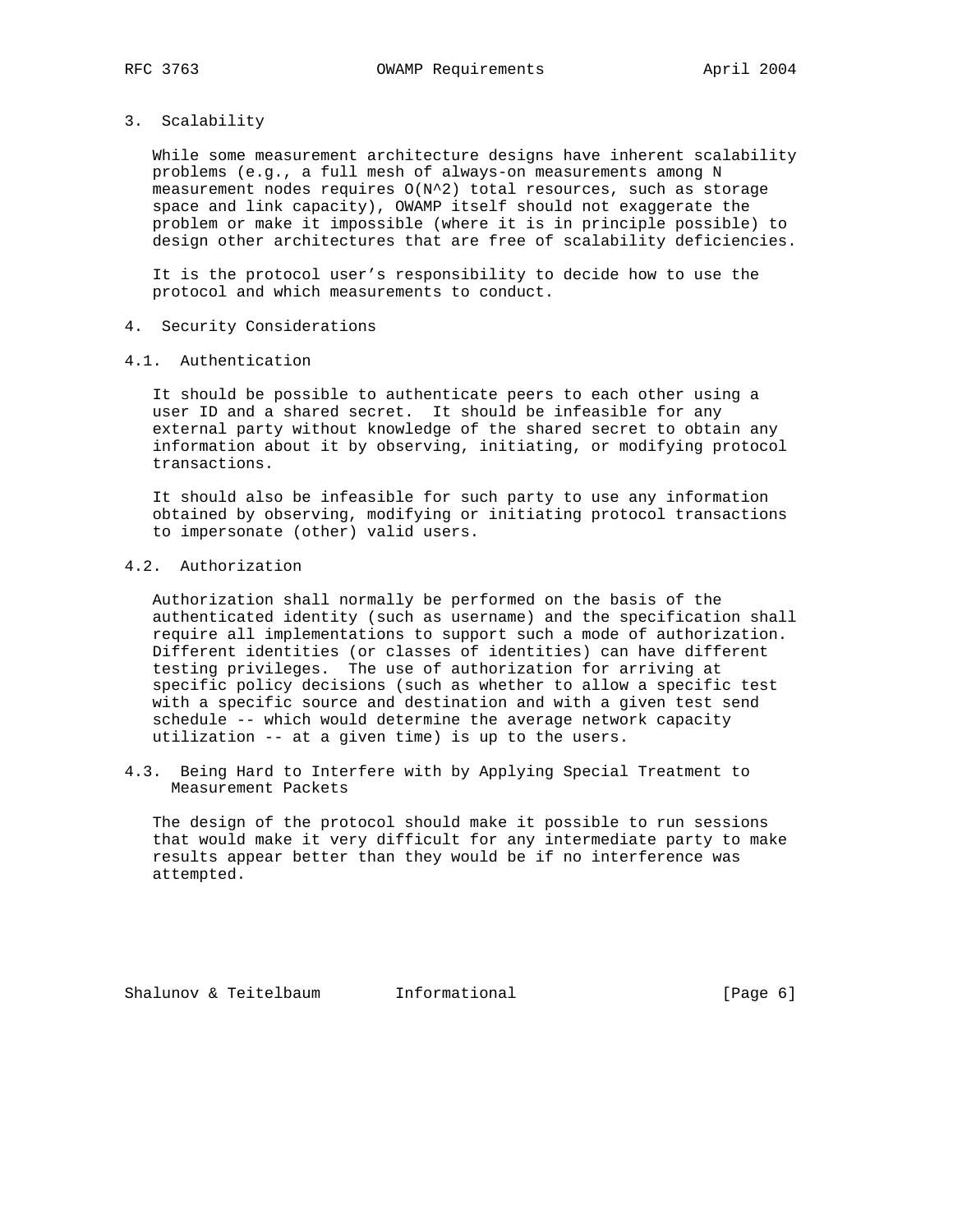This is different from cryptographic assurance of data integrity, because one can manipulate the results without changing any data in the packets. For example, if OWAMP-Test packets are easy to identify (e.g., they all come to a well-known port number), an intermediate party might place OWAMP-Test traffic into a priority queue at a congested link thus ensuring that the results of the measurement appear better than what would be experienced by other traffic. It should not be easy for intermediate parties to identify OWAMP-Test packets (just as it should not be easy for restaurants to identify restaurant critics).

## 4.4. Secrecy/Confidentiality

 It should be possible to make it infeasible for any outside party without knowledge of the shared secret being used to learn what information is exchanged using OWAMP-Control by inspecting an OWAMP- Control stream or actively modifying it.

 (It is recognized that some information will inevitably leak from the mere fact of communication and from the presence and timing of concurrent and subsequent OWAMP-Test traffic.)

## 4.5. Integrity

 So that it is possible to detect any interference during a conversation (other than the detention of some messages), facility must be provided to authenticate each message of the OWAMP-Control protocol, its attribution to a given session, and its exact placement in the sequence of control protocol exchanges.

 It must also be possible to authenticate each message of the test protocol and its attribution to a specific session, so that modifications of OWAMP-Test messages can be detected. It must be possible to do this in a fashion that does not require timestamps themselves to be encrypted; in this case, security properties are valid only when an attacker cannot observe valid traffic between the OWAMP-Test sender and receiver.

## 4.6. Replay Attacks

OWAMP-Control must be resistant to any replay attacks.

 OWAMP-Test, on the other hand, is a protocol for network measurement. One of the attributes of networks is packet duplication. OWAMP-Test has to be suitable for measurement of duplication. This would make it vulnerable to attacks that involve replaying a recent packet. For the recipient of such a packet it is impossible to determine whether the duplication is malicious or naturally occurring.

Shalunov & Teitelbaum Informational (Page 7)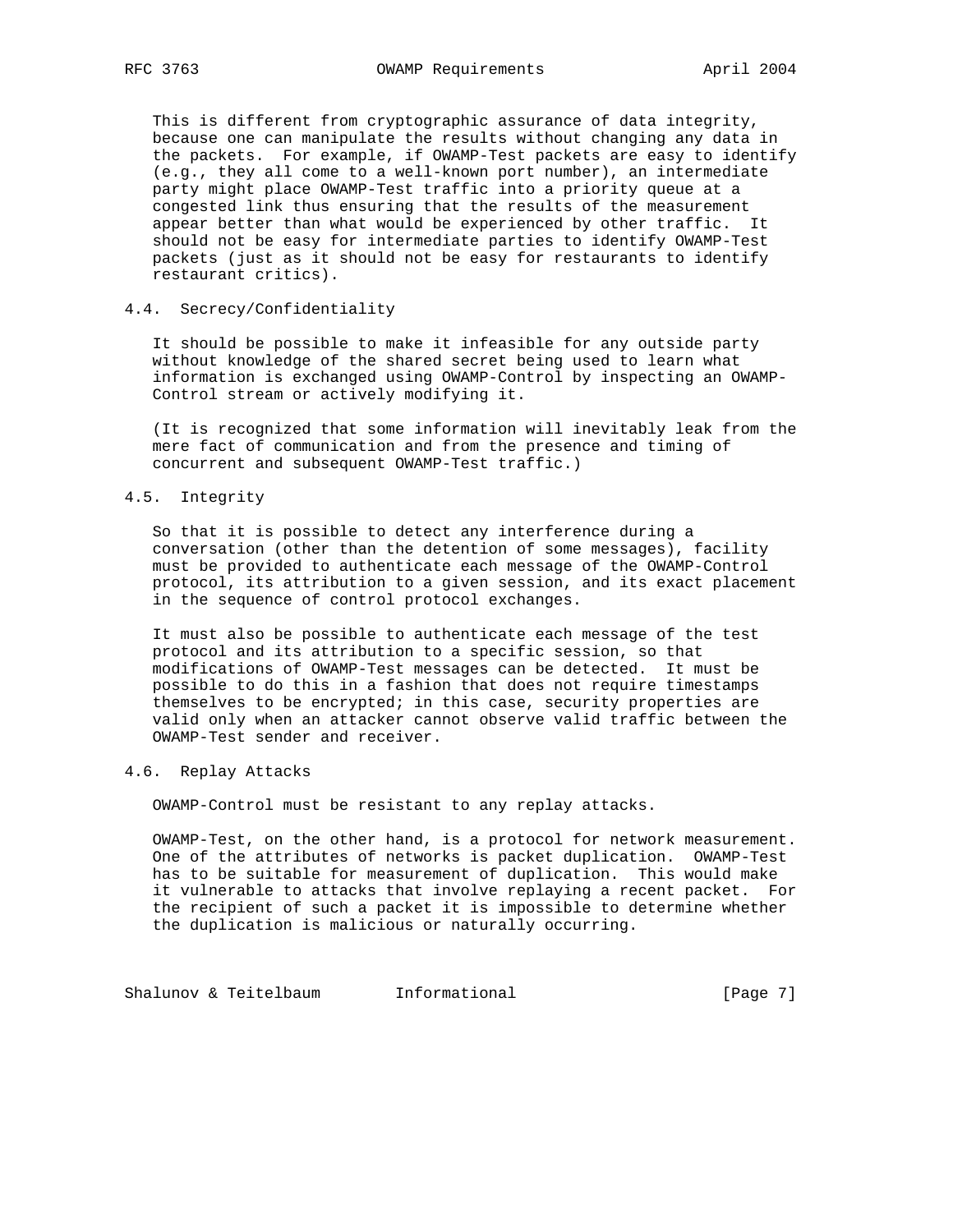OWAMP-Test should measure all duplication -- malicious or otherwise. Note that this is similar to delay attacks: an attacker can hold up a packet for some short period of time and then release it to continue on its way to the recipient. There's no way such delay can be reliably distinguished from naturally occurring delay by the recipient.

 OWAMP-Test should measure the network as it was. Note, however, that this does not prevent the data from being sanitized at a later stage of processing, analysis, or consumption. Some sanity checks (those that are deemed reliable and erring on the side of inclusion) should be performed by OWAMP-Test recipient immediately.

## 4.7. Modes of Operation

 Since the protocol(s) will be used in widely varying circumstances using widely varying equipment, it is necessary to be able to support varying degrees of security modes of operation. The parameters to be considered include: confidentiality, data origin authentication, integrity and replay protection.

 It should also be possible to operate in a mode where all security mechanisms are enabled and security objectives are realized to the fullest extent possible. We call this "encrypted mode".

 Since timestamp encryption takes a certain amount of time, which may be hard to predict on some devices (with a time-sharing OS), a mode should be provided that is similar to encrypted mode, but in which timestamps are not encrypted. In this mode, all security properties of the encrypted mode that can be retained without timestamp encryption should be present. We call this "authenticated mode".

 It should be possible to operate in a completely "open" mode, where no cryptographic security mechanisms are used. We call this "unauthenticated mode". In this mode, mandatory-to-use mechanisms must be specified that prevent the use of the protocol for network capacity starvation denial-of-service attacks (e.g., only sending test data back to the client that requested them to be sent with the request delivered over a TCP connection), and that prevent a worm from using the protocol to send test data to a very large number of hosts in a short time (e.g., ensuring that open mode requests can only be made by humans, rate-limiting the acceptance of open mode requests).

Shalunov & Teitelbaum Informational (Page 8)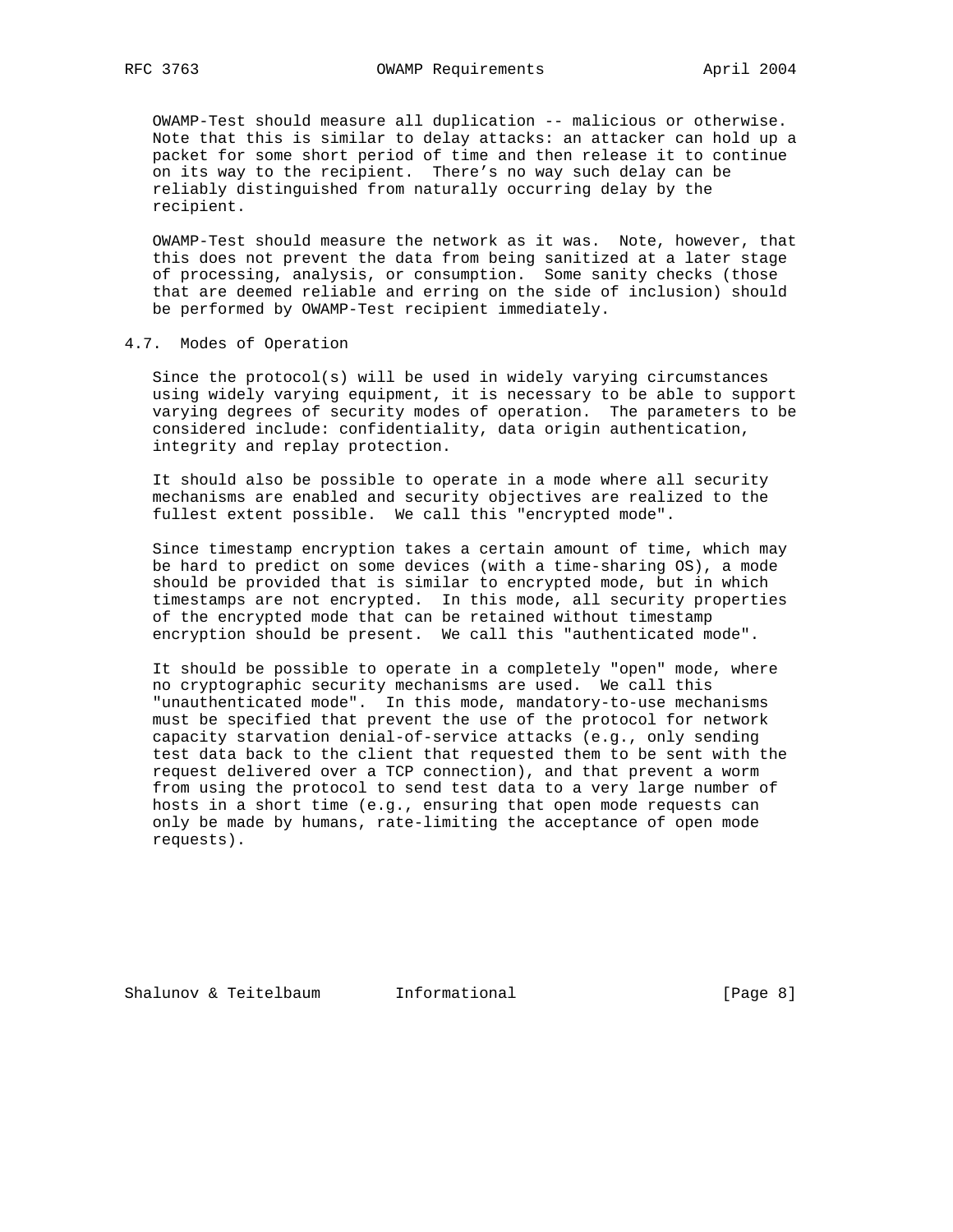To make implementation more manageable, the number of other options and modes should be kept to the absolute practical minimum. Where choosing a single mechanism for achieving anything related to security is possible, such choice should be made at specification phase and be put into the standard.

5. IANA Considerations

 Relevant IANA considerations will be placed into the protocol specification document itself, and not into the requirements document.

- 6. References
- 6.1. Normative References
	- [RFC2330] Paxson, V., Almes, G., Mahdavi, J. and M. Mathis, "Framework for IP Performance Metrics", RFC 2330, May 1998.
	- [RFC2474] Nichols, K., Blake, S., Baker, F. and D. Black, "Definition of the Differentiated Services Field (DS Field) in the IPv4 and IPv6 Headers", RFC 2474, December 1998.
	- [RFC2679] Almes, G., Kalidindi, S. and M. Zekauskas, "A One-way Delay Metric for IPPM", RFC 2679, September 1999.
	- [RFC2680] Almes, G., Kalidindi, S. and M. Zekauskas, "A One-way Packet Loss Metric for IPPM", RFC 2680, September 1999.
	- [RFC3140] Black, D., Brim, S., Carpenter, B. and F. Le Faucheur, "Per Hop Behavior Identification Codes", RFC 3140, June 2001.

# 6.2. Informative References

- [BRIX] Brix 1000 Verifier, http://www.brixnet.com/products/brix1000.html
- [CQOS] CQOS Home Page, http://www.cqos.com/
- [RIPE] RIPE NCC Test-Traffic Measurements home, http://www.ripe.net/test-traffic/

[SURVEYOR] Surveyor Home Page, http://www.advanced.org/surveyor/

Shalunov & Teitelbaum Informational (Page 9)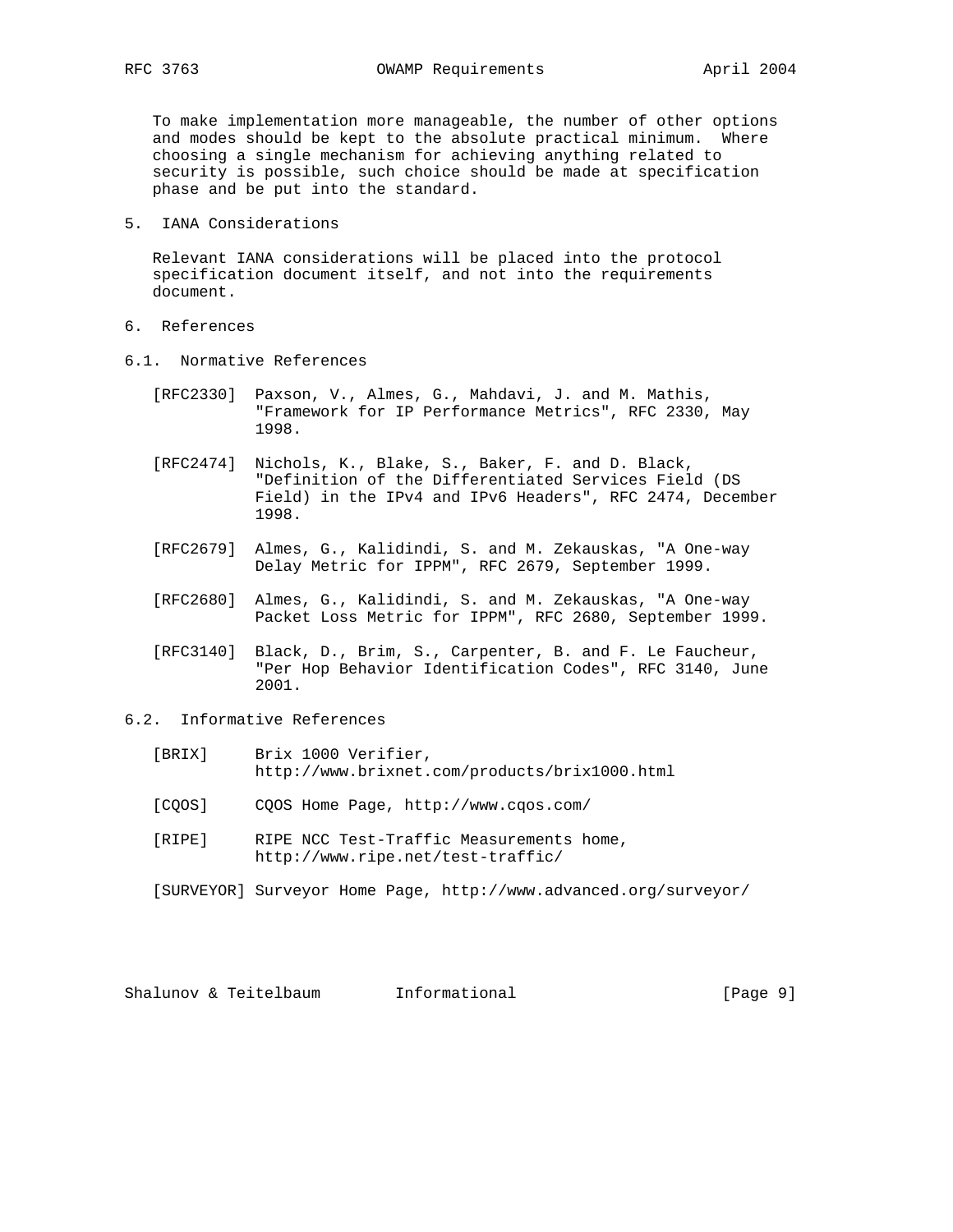- 7. Authors' Addresses
	- Stanislav Shalunov
	- EMail: shalunov@internet2.edu

Benjamin Teitelbaum

EMail: ben@internet2.edu